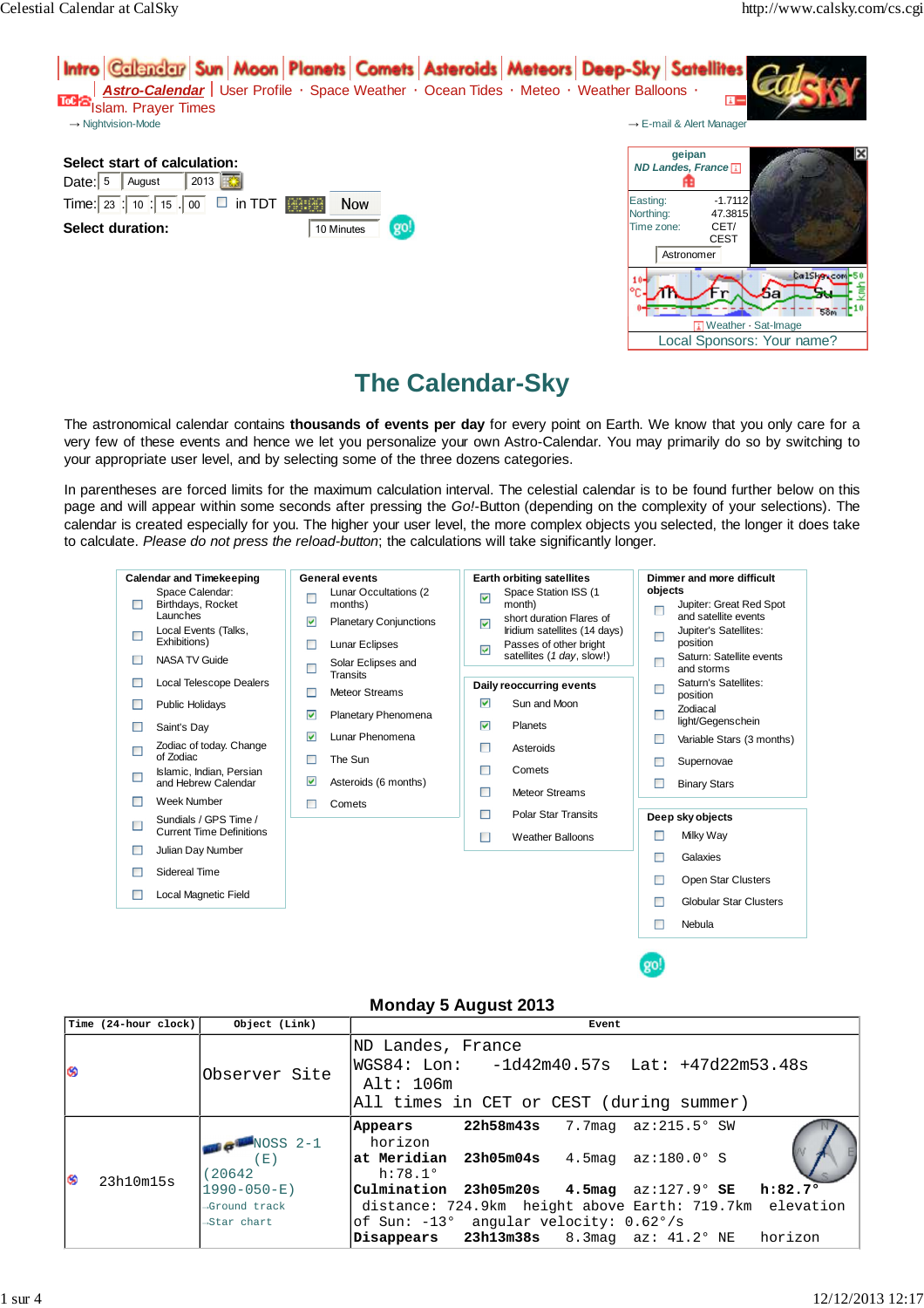|    |                   | <b>TE OF BUSA</b><br>209/STSS<br>Demo $SV-2$                                                          | 22h57m05s<br>9.0 mag $az:211.1°$ SSW<br>Appears<br>horizon<br>6.6mag $az:180.0°$ S<br>at Meridian 23h06m03s                                                                                                                                                  |
|----|-------------------|-------------------------------------------------------------------------------------------------------|--------------------------------------------------------------------------------------------------------------------------------------------------------------------------------------------------------------------------------------------------------------|
| ⊗  | 23h10m15s         | (35938)<br>$2009 - 052 - B$<br>→Ground track<br>Star chart                                            | $h:48.7^{\circ}$<br>Culmination 23h08m06s<br>6.3mag $az:130.6^{\circ}$ SE<br>h:61.2°<br>distance: 1506.6km height above Earth: 1354.0km<br>elevation of Sun: -14° angular velocity: 0.28°/s                                                                  |
|    |                   |                                                                                                       | Disappears<br>23h19m11s<br>9.1maq $az: 50.8^{\circ}$ NE<br>horizon                                                                                                                                                                                           |
|    | 23h10m15s         | <b>BELLET</b> IGS 7A<br>Rocket<br>(37955)<br>$2011 - 075 - B$<br>→Ground track<br>Star chart          | 23h08m32s<br>4.1mag az: 91.3° E<br>Appears<br>h:16.0°<br>Culmination 23h09m41s 4.2mag az: 65.8° ENE                                                                                                                                                          |
| ⊗  |                   |                                                                                                       | h:18.5°<br>distance: 1169.2km height above Earth: 461.4km elevation<br>of Sun: -14° angular velocity: 0.39°/s                                                                                                                                                |
|    |                   |                                                                                                       | 7.4mag $az: 2.0° N$<br>Disappears<br>23h14m35s<br>horizon<br>Time uncertainty of about 2 seconds                                                                                                                                                             |
|    |                   | $\sim 14$ Cosmos 1508 h:18.4°<br>Rocket<br>(14484)<br>$1983 - 111 - B$<br>→Ground track<br>Star chart | 23h04m05s<br>5.0mag az:157.8° SSE<br>Appears<br>Culmination 23h06m43s 3.9mag az: 91.6° E                                                                                                                                                                     |
| 69 | 23h10m15s         |                                                                                                       | $h:45.6^{\circ}$<br>distance: 785.1km height above Earth: 582.9km<br>elevation<br>of Sun: -14° angular velocity: 0.57°/s<br>23h13m26s 8.2mag az: 14.1° NNE horizon<br>Disappears<br>Time uncertainty of about 2 seconds                                      |
| ⊗  | 23.2 <sub>h</sub> | $b$ Saturn                                                                                            | Best seen from 21.8h - 0.6h<br>Magnitude= 0.7mag<br>$(h_{top}=23^{\circ}$ at SW at 21.8h) (in constellation Virgo)<br>RA=14h15m11s Dec=-11°04.2' (J2000)<br>Distance=9.938AU Elongation= 82°<br>Diameter=16.6"<br>planetocentric latitude of the Earth=17.5° |
|    |                   |                                                                                                       | 23h02m08s 6.0mag az:189.1° S<br>Appears                                                                                                                                                                                                                      |
| ⊗  | 23h11m50s         | $NOSS$ 3-3<br>Rocket<br>(28538)<br>$2005 - 004 - B$<br>→Ground track<br>Star chart                    | horizon<br>5.2mag az:180.0° S<br>at Meridian 23h05m41s<br>$h:13.4^{\circ}$<br>Culmination 23h11m50s<br>4.0mag az:115.1° ESE h:42.1°                                                                                                                          |
|    |                   |                                                                                                       | distance: 1682.3km height above Earth: 1231.1km<br>elevation of Sun: -14° angular velocity: 0.25°/s<br>Disappears<br>23h22m03s<br>6.7maq $az: 42.4^{\circ}$ NE<br>horizon                                                                                    |
|    |                   | <b>Colleg</b> Yaogan 16A<br>Rocket<br>(39014)                                                         | 23h04m20s 10.6mag az:317.4° NW<br>Appears<br>horizon<br>Culmination 23h13m17s 4.3mag az:237.5° WSW<br>$h:57.7^{\circ}$                                                                                                                                       |
| ⊗  | 23h13m17s         | $2012 - 066 - D$<br>→Ground track<br>Star chart                                                       | distance: 1207.1km height above Earth: 1048.3km<br>elevation of Sun: -14°<br>angular velocity: 0.34°/s<br>at Meridian 23h15m43s<br>4.4mag $az:180.0^{\circ} S$<br>$h:38.3^{\circ}$<br>5.3mag az:163.9° SSE h:16.2°<br>Disappears<br>23h18m45s                |
|    |                   |                                                                                                       | 4.9mag az:183.4° S<br>23h10m15s<br>Appears                                                                                                                                                                                                                   |
| 69 | 23h14m03s         | $IGS$ 5 H2A<br>Rocket<br>(36105<br>$2009 - 066 - B$<br>→Ground track<br>Star chart                    | h:11.0°<br>Culmination 23h14m03s<br>3.6 $maq$ az:260.2° W<br>h:51.9°                                                                                                                                                                                         |
|    |                   |                                                                                                       | distance: 707.6km height above Earth: 570.7km<br>elevation<br>of Sun: -14° angular velocity: 0.63°/s<br>23h20m09s<br>8.6mag az:343.1° NNW horizon<br>Disappears<br>Time uncertainty of about 12 seconds                                                      |
|    | 23h16m05s         | <b>BER</b> esurs P1<br>(39186)<br>$2013 - 030 - A$<br>→Ground track<br>Star chart                     | 23h14m54s<br>3.9mag az:103.7° ESE<br>Appears<br>$h:22.5^{\circ}$<br>Culmination 23h16m05s<br>$3.9mag$ az: $69.2°$ ENE<br>h:27.9°                                                                                                                             |
| 69 |                   |                                                                                                       | elevation<br>distance: 906.8km height above Earth: 471.6km<br>of Sun: -15° angular velocity: 0.50°/s<br>at Meridian 23h20m42s<br>$h:2.6^{\circ}$<br>7.6mag $az: 0.0^{\circ} N$<br>23h21m19s<br>7.9mag az:357.8° N<br>Disappears<br>horizon                   |
| ⊗  | 23h16m56s         | TSS<br>⊣Ground track<br>Star chart                                                                    | $23h11m33s -0.1mag$ $az:230.1°$<br>Appears<br>horizon<br>SW<br>at Meridian $23h16m29s -3.8mag$ $az:180.0°$ S<br>$h:47.5^{\circ}$                                                                                                                             |
|    |                   |                                                                                                       | Culmination $23h16m56s -4.0mag$ $az:148.3°$ SSE<br>h:52.3°<br>distance: 525.1km height above Earth: 422.9km<br>elevation of Sun: -15° angular velocity: 0.85°/s                                                                                              |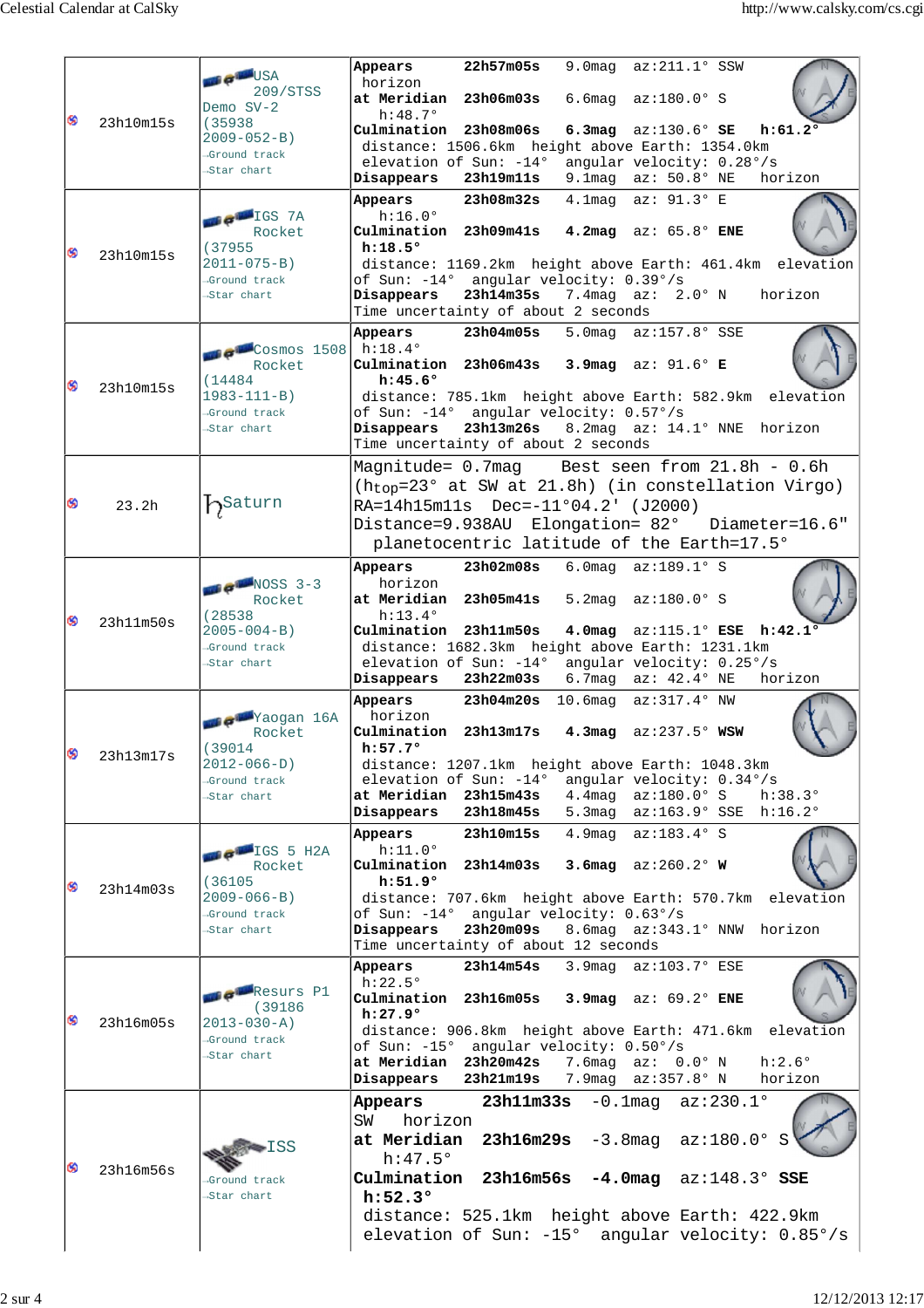|     |           |                                                                                                              | Disappears $23h20m56s$ -1.1maq az: $69.2^{\circ}$ ENE<br>$h:6.2^{\circ}$                                                                                     |                        |  |                                                                                            |  |                             |  |  |
|-----|-----------|--------------------------------------------------------------------------------------------------------------|--------------------------------------------------------------------------------------------------------------------------------------------------------------|------------------------|--|--------------------------------------------------------------------------------------------|--|-----------------------------|--|--|
| Ø3  | 23h19m    | LSun                                                                                                         | Sun 15° below horizon                                                                                                                                        |                        |  |                                                                                            |  |                             |  |  |
| လေ  | 23.3h     | Deep-Sky<br><b>Observing</b>                                                                                 | Best time interval for observing dim objects: 23.3h- 5.1h<br>Prior to midnight                                                                               |                        |  |                                                                                            |  |                             |  |  |
| GS) | 23h19m40s | $M_{\rm ALOS}$<br>(28931<br>$2006 - 002 - A$<br>→Ground track<br>→Star chart                                 | Appears<br>h:18.5°<br>at Meridian 23h19m30s<br>h:83.9°<br>Culmination 23h19m40s                                                                              | 23h16m13s              |  | $4.4$ mag az: $165.8^\circ$ SSE<br>$2.9 mag$ $az:180.0°$ S<br>3.0mag az:255.7° WSW h:88.5° |  |                             |  |  |
|     |           |                                                                                                              | distance: 697.7km height above Earth: 697.6km elevation<br>of Sun: -15° angular velocity: 0.64°/s<br>Disappears<br>23h26m39s<br>8.5mag az:346.9° NNW horizon |                        |  |                                                                                            |  |                             |  |  |
| ၜ   | 23h19m41s | <b>Te<sup>llin</sup>Yaogan</b> 10<br>LM Rocket<br>(36835)<br>$2010 - 038 - B$<br>⊸Ground track<br>Star chart | Appears<br>h:10.3°<br>Culmination 23h19m41s 4.3mag az:261.2° W<br>h:41.3°                                                                                    | 23h15m58s              |  | 5.3 mag $az:189.8° S$                                                                      |  |                             |  |  |
|     |           |                                                                                                              | distance: 791.5km height above Earth: 547.9km elevation<br>of Sun: $-15^{\circ}$ angular velocity: $0.56^{\circ}/s$<br>Disappears                            | 23h25m32s              |  | 9.0 mag $az:340.7°$ NNW                                                                    |  | horizon                     |  |  |
| GS) | 23h20m04s | <b>OF BUSA</b><br>208/STSS<br>Demo $SV-1$<br>(35937)<br>$2009 - 052 - A$<br>→Ground track<br>Star chart      | Appears<br>horizon<br>at Meridian<br>h:59.4°                                                                                                                 | 23h08m59s<br>23h18m41s |  | 9.0 mag $az:215.4^\circ$ SW<br>6.4mag $az:180.0^{\circ} S$                                 |  |                             |  |  |
|     |           |                                                                                                              | Culmination 23h20m04s<br>distance: 1438.1km height above Earth: 1355.9km<br>elevation of Sun: $-15^{\circ}$ angular velocity: $0.29^{\circ}/s$<br>Disappears | 23h31m14s              |  | 6.3mag $az:132.8^{\circ}$ SE<br>9.2maq $az: 50.8^{\circ}$ NE                               |  | $h:68.5^{\circ}$<br>horizon |  |  |

16 Items/Events: Sexport to Outlook/iCal Print C-B E-mail Used satellite data set is from 3 August 2013

#### $\overline{\phantom{a}}$ Hide glossary

### **Glossary:**

#### **Appears**

Local time at which the satellite appears visually. The first figure indicates the **visual brightness** of the object. The smaller the number, the brighter and more eye-catching it appears to an observer. The units are astronomical magnitudes [m]. **Azimuth** is given in degrees counting from geographic north clockwise to the east direction. The three-character direction code is given as well. In case the satellite exits from the Earth shadow and comes into the glare of the Sun, the elevation above horizon is given in degrees for this event. If this figure is omitted, the satellite is visible straight from the horizon.

#### **at Meridian**

Time of the transit of the meridian, i.e. the satellite is due South or due North. At this time, the satellite will not reach its highest point of the pass. Look for culmination.

#### **Azimuth/az**

Azimuth direction of the object is given in degrees counting from geographic north (0°) clockwise to t he east<br>direction. East is 90°, south 180°, and west 270°. The three-character direction code is given as well. For example, NNW stands for north-north-west.

#### **Best seen between / hmax**

This is the best visibility time interval of the object, and the time is rounded to the next decimal hour; e.g. 6.4h corresponds to about 6:15 (hh:mm) to 6:20, and 18.9h to about 18:50 to 18:55. The calculation takes into account the magnitude of the object (required elevation above horizon), and the elevation of the Sun. The time is given in local civil time (LCT), i.e., the time zone and definitions as selected by you. h<sub>max</sub> is the maximum altitude over the horizon, that the object reaches during this time period.



#### **Culmination**

Time at which the satellite reaches his highest point in the sky as seen from the observer. For description of the figures see **Appears**. Visually "better" passes of satellites are indicated by highlighting the information. The selection within the list of all possible transits is coupled with the observer level, the daylight, and several other conditions.

#### **Dec., declination, DE**

One coordinate used to indicate the position on the sky. It is the angular distance of the object from the celestial equator. North pole, close to Polaris, is 90° north.

#### **Diameter**

Diameter is the geocentric apparent angular diameter of a celestial object (topocentric for artificial satellites). The value is given in seconds of arc for planets and satellites, and in minutes of arc for Sun and Moon.

#### **Disappears**

Local time of visual disappearance of the satellite. This may either be the time at which the satellite moves below the observer's horizon or<br>the entry of the object in the shadow of Earth (the elevation is given for this for about 10 seconds more than the listed time, when they start fading rapidly.

#### **Elongation**

The elongation is the angular separation a celestial body and the central body (Sun, for moons: Jupiter or Saturn), as seen from the Earth mass center.

#### **International Space Station ISS**

The manned ISS is according to NASA the biggest and most complex scientific project in history. During twilight passed, the space station is<br>easily seen by everyone as a strikingly bright and silently running star. It cros